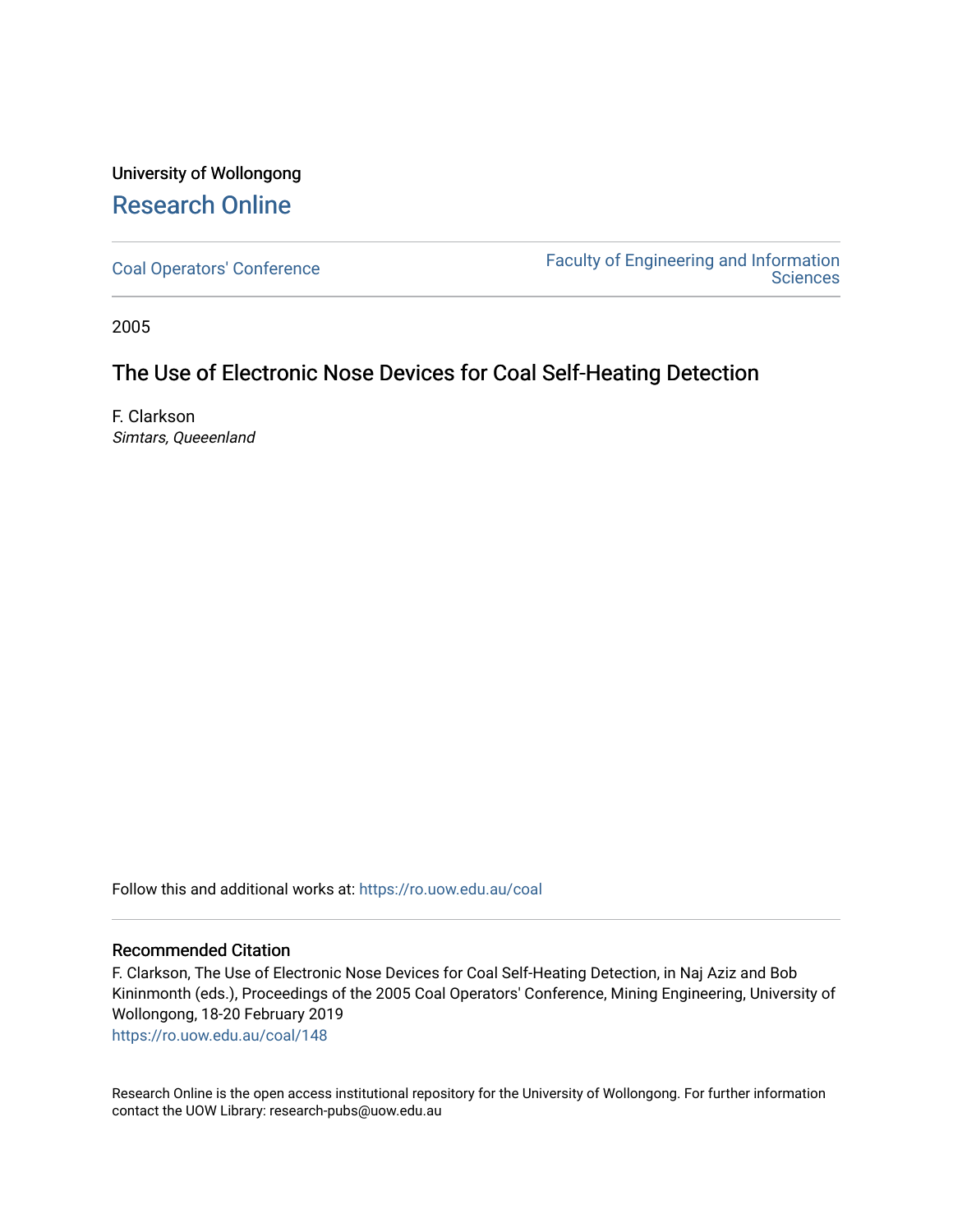# **The Use of Electronic Nose Devices for Coal Self-Heating Detection**

## **F Clarkson1**

#### **ABSTRACT**

Electronic noses are being used in the processing industries and in fields such as environmental and occupational hygiene to detect a wide variety of problems from contaminated foods to toxic chemicals in soils. Recently, research has been conducted into the use of these devices for detecting spontaneous combustion in mines with the aim of producing a method for early detection of a developing heating. Gas samples were collected from both Simtars' 16 m3 large-scale spontaneous combustion reactor and the University of Queensland's two-metre column. The samples were analysed using an electronic nose. GCMS and HPLC were used to identify some of the components present.

A number of issues both from a practical mine situation and a scientific standpoint have been identified that need to be addressed before these devices can be used to detect a developing heating. Aluminised bags routinely used in the mining industry to collect gas samples for analysis of the permanent gases are not suitable for use with electronic nose devices as they have a 'fingerprint' from the polymer lining that interferes with the coal heating fingerprint. Tedlar bags used for environmental gas sampling are also unsuitable due to their fingerprint. Gas samples can be collected in glass gas bulbs with aluminium seals and successfully analysed. However the aluminium foil used to seal the bulbs is a restricted item in underground mines. It was also found that the volatile organic fingerprint of the coal heating was extremely weak at temperatures below 130°C. Before a useful application can be developed, further investigation into the chemical species present in the off-gases from Australian coals is required.

#### **INTRODUCTION**

A natural consequence of the weathering of coal is that the oxidation process generates heat. If the heat cannot be dissipated, the coal temperature increases leading to an increased rate of oxidation. In instances where there is sufficient heat accumulation, the coal spontaneously combusts and will eventually burst into open fire if there is sufficient oxygen present.

The propensity of coal to spontaneously combust has long been a problem in the mining industry. Available records indicate that in New South Wales from 1960 to 1991 there were one hundred and twenty five incidents of spontaneous combustion reported to the Inspectorate while in Queensland there were 68 reported incidents from 1972 to 1994 (Cliff, Rowlands and Sleeman, 1996). The results of spontaneous combustion episodes even in recent times have had both tragic and serious economic consequences for the mines involved.

Stoppages caused by suspected or actual cases of spontaneous combustion can cause production losses of the order of \$1 000 000 per day. In instances where spontaneous combustion episodes could not be controlled, entire longwall systems have been lost or abandoned. More recently, a spontaneous combustion episode caused an underground fire that resulted in a New South Wales mine being shut down indefinitely and the company placed into liquidation. Loss of life has also resulted from some incidents that could not be controlled. Queensland lost forty-two miners to spontaneous combustion during the period 1972 to 1994 (Cliff, Rowlands and Sleeman, 1996).

The potential to apply electronic nose technology to the problem of the detection of spontaneous combustion has been investigated by Simtars in a series of pilot studies of several commercially available electronic noses and also by several

Japanese researchers who developed an electronic nose based on quartz microbalance sensors coated with a synthetic lipid membrane (Ohga and Higuchi, 1995; Higuchi and Ohga, 1997; Ohga *et al*, 1999).

Commercially available electronic noses use pattern recognition software to compare the 'fingerprint' or odour profile of volatile compounds to a reference set of odour profiles to identify the unknown odour. The sensing technologies used in these devices includes metal oxide sensors (MOS), metal oxide semiconductor field effect transistors (MOSFET), conducting polymers, polymer composites, quartz microbalance sensors (QMB), surface acoustic wave sensors (SAW), infrared gas sensors and mass spectrometry (Zubritsky, 2000).

Based on the results of the pilot studies, Simtars undertook to further investigate the use of a commercially available electronic nose to detect spontaneous combustion in ACARP Project C10015 Detection of Heating of Coal at Low Temperatures. The project set out to develop available electronic nose technology and apply it to problems of early spontaneous combustion detection, so that a method could be established whereby mines could identify the onset of a spontaneous combustion, monitor its progress and initiate control strategies.

#### **EXPERIMENTAL**

A run of mine coal sample, NSW-M1, from a Newcastle region mine in New South Wales was obtained for the large-scale  $16 \text{ m}^3$ spontaneous combustion test. Details of the  $16 \text{ m}^3$  spontaneous combustion test are included in Appendix A of ACARP Project Report C10015 (Clarkson, 2004).

#### **The zNose 7100 Fast GC Analyser**

An Electronic Sensor Technology zNose Fast GC Analyser with a DB5 column and a 'Saw' sensor (Figure 1) was specified for the investigation of the spontaneous combustion heating fingerprint.



### Schematic of zNose

FIG 1 - Schematic of zNose in sampling mode.

<sup>1.</sup> Simtars, PO Box 467, Goodna Qld 4300. Email: fiona.clarkson@nrm.qld.gov.au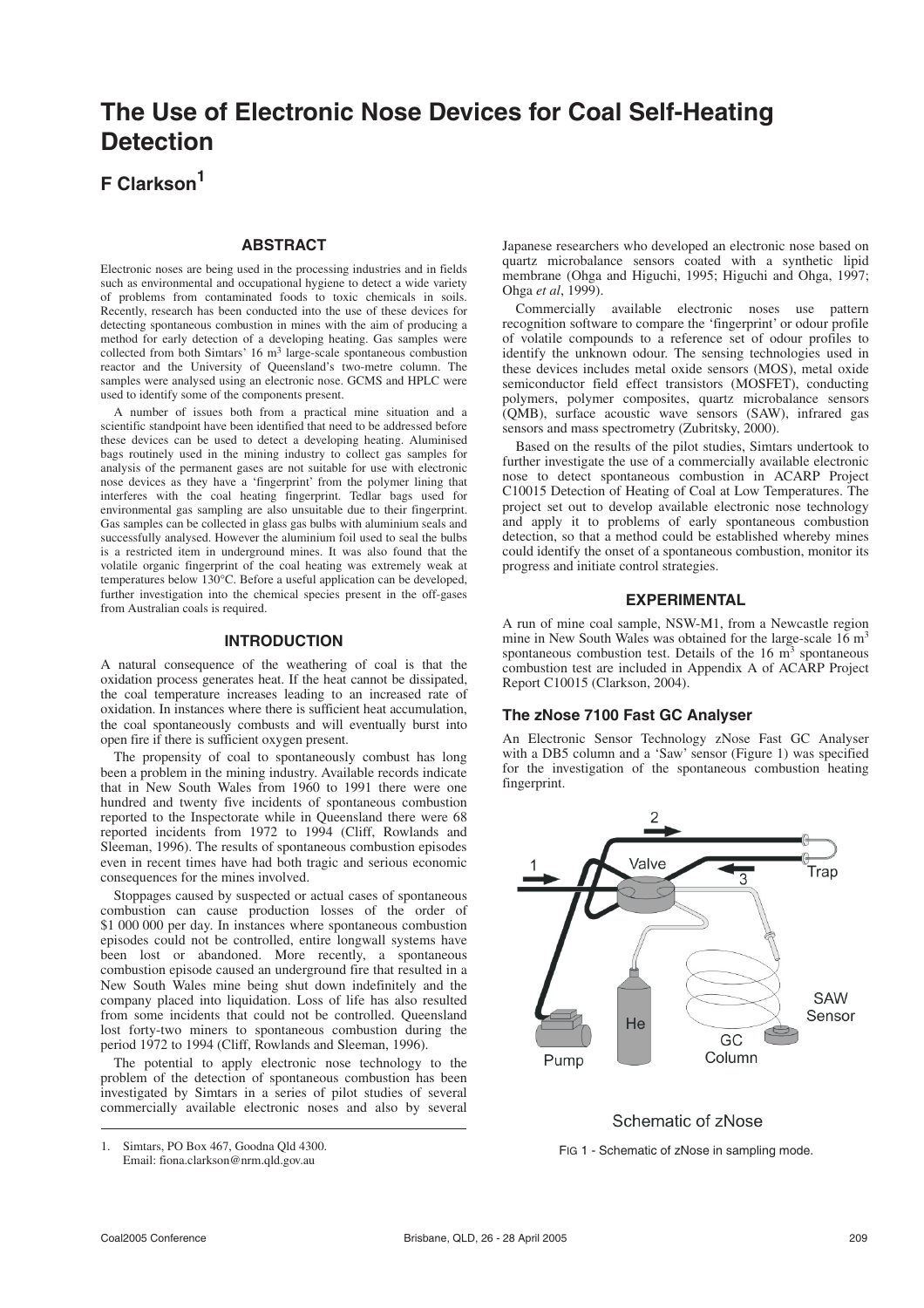The operation of the zNose was described by Hester and Clarkson (2003) as follows:

> *The Microsensor instrument is a microsized automatic thermal desorption gas chromatograph. A gas sample entering the instrument passes through a bed of absorbent material (known as the trap) that collects the analytes of interest. Flash heating of the trap liberates the volatile components onto the separating column in a very narrow band, after which they are separated from one another during the normal traverse of the column. At the end of the column a sophisticated microsensor detects the emergence of separated components from the column. The sensor contains a rapidly oscillating crystal and records the effect that the emerging components have on the oscillating frequency of the crystal while they momentarily adhere to the surface of the crystal. The first differential of the frequency versus time plot provides a reasonably familiar chromatogram.*

As with classical gas chromatographs, the zNose identifies the presence of a particular component based on a characteristic known as the retention time (RT). The retention time is defined as the time at which the detector sees the maximum peak from the emerging component. As each method used to analyse a gas sample represents a unique set of operating conditions, the retention time at which the detector, in this case the microsensor, sees the emerging component was characteristic of that component on that instrument for a particular set of operating conditions.

In the case of the zNose instrument, a series of retention time characteristics of the components of interest were stored in a 'Peak file' linked to the analysis method and used to flag the presence of these components in the gas sample being analysed. The area under the peak was a measure of the quantity of the component adhering to the crystal surface of the sensor and could therefore be used to quantitate the analyte present in the gas sample. The zNose assigned an arbitrary unit of 'Counts' to the area under the peak (equivalent to the sensor's frequency change) unless a scale factor and a defined unit (ie ppm) had been specified.

#### **Screening tests**

Initial screening tests of the coal gas sampling equipment including aluminised gas sample bags, Tedlar bags and glass gas bulbs were performed using the standard analysis method supplied with the instrument. The method known as 18ps-2.mth was used to determine the suitability of the sampling equipment currently in use in the mining industry and at Simtars for investigation of the coal heating fingerprint (Figures 2 - 4). The coal gas samples used to screen the suitability of the coal gas sampling equipment were obtained from Simtars' small-scale gas evolution apparatus, the  $16 \text{ m}^3$  large-scale spontaneous combustion reactor and the University of Queensland (UQ) two-metre column. The 18ps-2.mth method comprised a column ramp rate of 18°C/s and sampling pump duration of five seconds.

### **Coal testing – 16 m3 large-scale spontaneous combustion reactor**

Gas samples drawn from the New South Wales coal sample, NSW-M1, as it was being reacted in the Simtars'  $16 \text{ m}^3$ large-scale spontaneous combustion reactor were also analysed using an optimised method R05 s20p20.mth where R05 defines the column ramp rate as 5°C per seconds, s20 defines the sensor temperature as  $20^{\circ}$ C and p20 was a sample pump duration of 20 seconds. This method also involved the use of a glass



FIG 2 - Sampling from an aluminised bag.







Tedlar bag - direct FIG 4 - Sampling from Tedlar bags.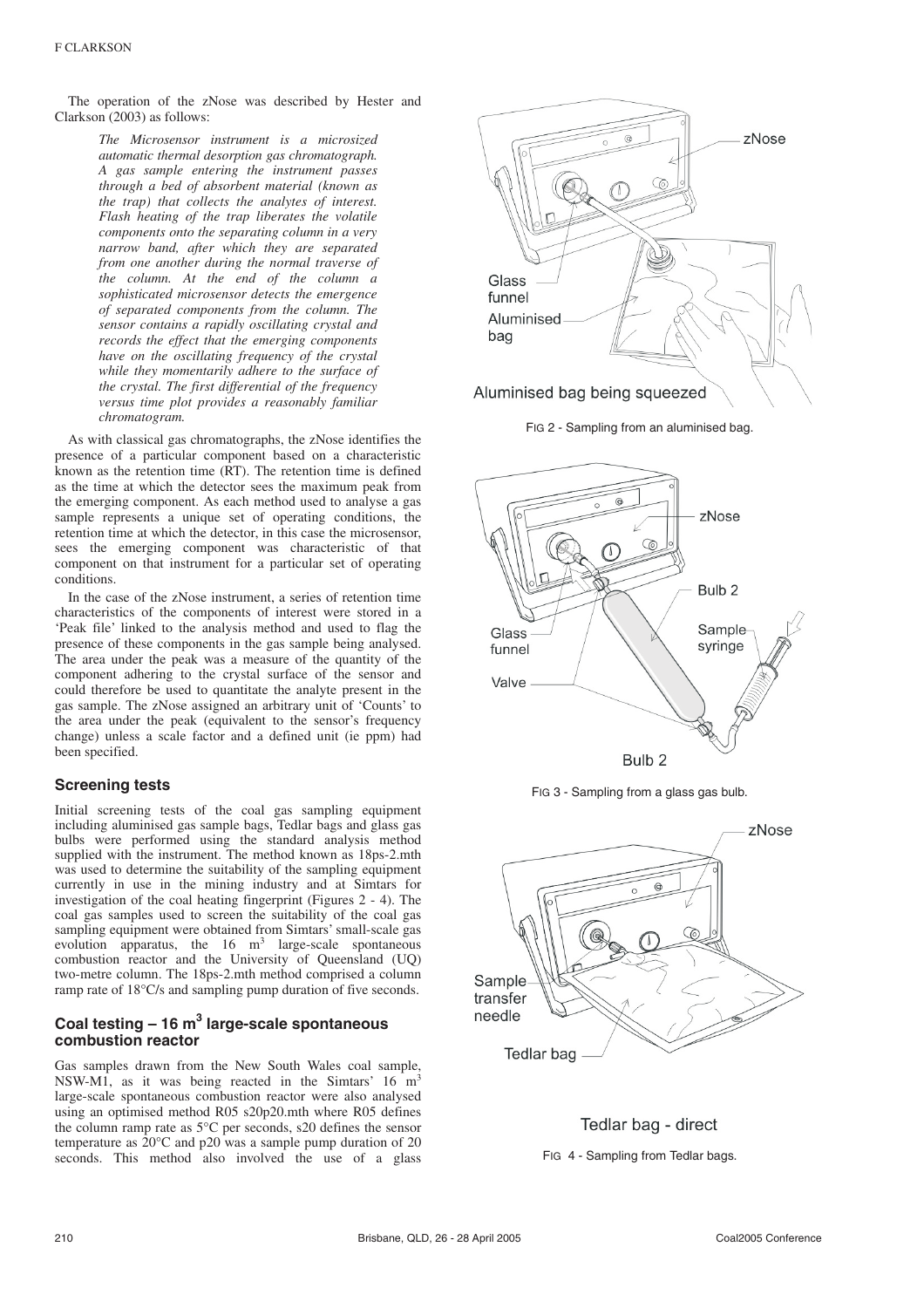gas-sampling bulb with an aluminium foil septa (Figure 5). The commercially available rubber and foil/rubber composite septa were found to contribute an unacceptably high background to the coal gas samples.



FIG 5 - Analysing gas samples collected from the large-scale test.

Additional gas samples were collected from ports 4 and 5 nearest the heating site and the exhaust port of the 16 m<sup>3</sup> spontaneous combustion reactor (Figure 6) over the temperature range 78.5°C to 123.5°C in order to determine some of the volatile organic and carbonyl species present in the off-gases. The gas samples used for analysis of the volatile organic components were collected by drawing a sample across a Tenax TA ATD tube (automated thermal desorption tube) at 169 ml/min using an SKC Air Chek 224-XR series pump. Gas samples for analysis of the carbonyl components were collected by drawing a sample cross a Supelco DNPH cartridge at 1070 ml/min using a second SKC Air Chek 224-XR series pump.

volatile organic species were analysed by gas chromatography-mass spectrometry (GC-MS) of the thermally desorbed volatile components from ATD tubes according to Method number 13029 (Christensen, 2003). Carbonyl components were analysed by solvent elution (3 ml) of DNPH cartridges, followed by high performance liquid chromatography (HPLC) analysis, based on US EPA Method TO11A (Christensen, 2003).

#### **RESULTS AND DISCUSSION**

#### **Screening tests**

Four litre aluminised bags are currently used in the mining industry to collect gas samples for permanent gas analysis  $(H_2, H_3)$  $O_2$ , N<sub>2</sub>, CH<sub>4</sub>, CO,  $CO_2$ ,  $C_2H_6$ ,  $C_2H_4$ ) by gas chromatograph. The aluminised bags exhibited a complex background fingerprint. The polymer used to line the aluminised bags and to manufacture the snap in component on which the sampling tube was mounted appeared to be the origin of this fingerprint. The sampling tube itself appeared to have almost no fingerprint (Table 1). The P5.80 peak in the sampling tube spectrum was probably due to residual contamination of the column by the odour component of the polymer lining.

Gas samples drawn from the coal sample, NSW-M1, as it was being reacted in the UQ two-metre column were analysed using the method 18ps-2.mth. In addition to the peaks known to be associated with the polymer components of aluminised bag, peaks at retention times of 1.66, 2.10, 2.42 and 2.95 seconds were identified in the NSW-M1 spectrum (Table 1).

The fingerprint obtained using the glass gas bulbs was less complex than that obtained using the aluminised bags (see Table 2). Peaks previously observed between a retention time of 3.66 to 4.62 seconds were absent indicating these peaks were part of the polymer fingerprint from the aluminised bags and not a background due to laboratory environment. The polymer related peaks P5.80 and P5.98 were reduced by at least a factor of 20. The component appearing at the P2.95 peak in the aluminised bag series was no longer present however the presence of a strong peak at the slightly longer retention time of 3.14 seconds could have been the same component. The retention times of the P1.66, P2.10, P2.42 components were not affected by changing the sampling vessel, indicating a probable coal origin. Some contamination due to a carryover of one of the Tedlar bag fingerprint components was also noted at the P2.84 peak. In addition, four new peaks at retention times of 1.85, 2.60, 4.82 and 5.06 seconds were identified in the glass bulb sampling system.



FIG 6 - Coal pile sample tube location and identification.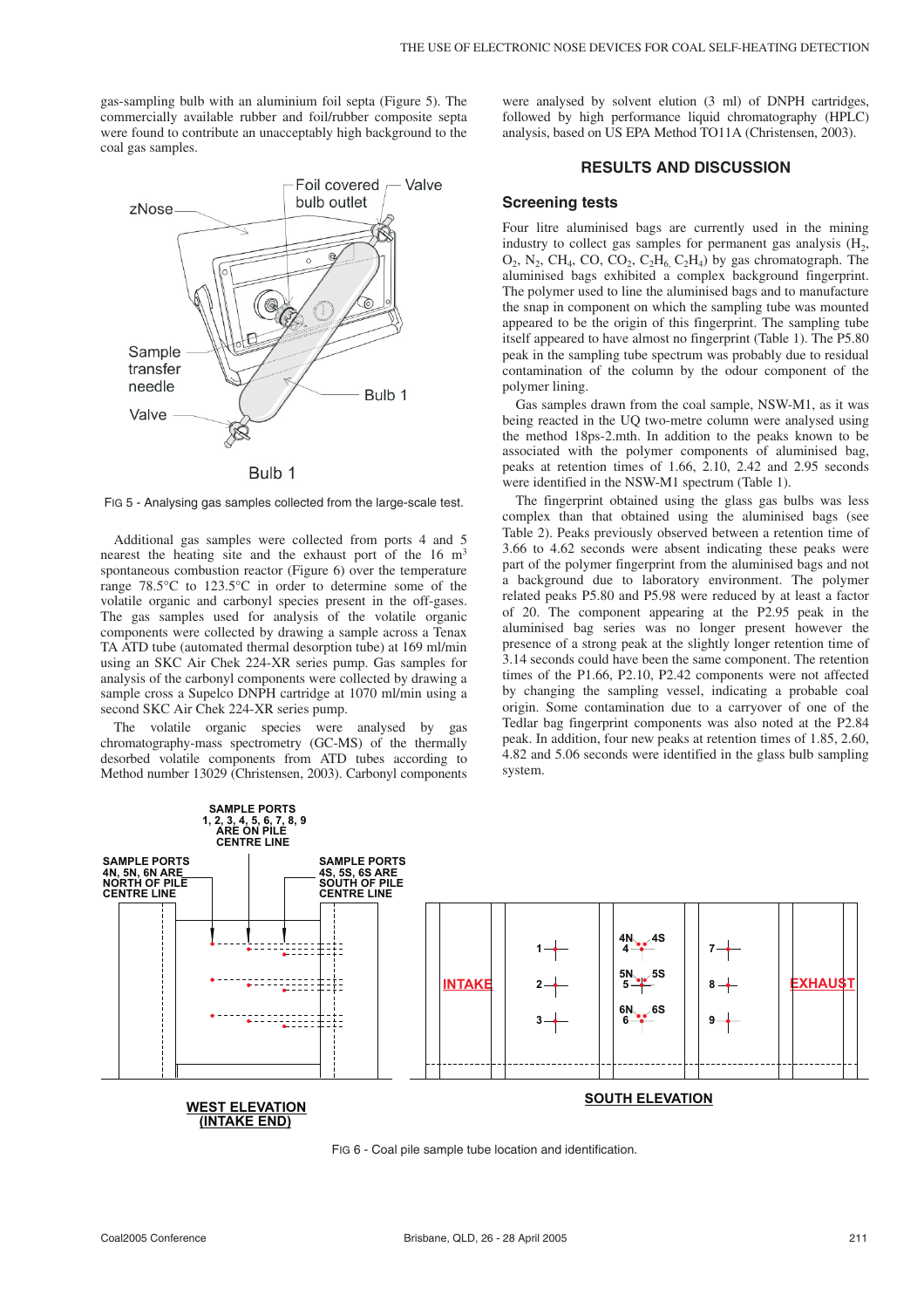| TABLE 1                                                    |
|------------------------------------------------------------|
| Components identified in the aluminised gas sampling bags, |
| $mathAA$ 10ng 0 mth                                        |

| method 18ps-2.mth.                           |             |                                                             |                                    |                              |                                             |
|----------------------------------------------|-------------|-------------------------------------------------------------|------------------------------------|------------------------------|---------------------------------------------|
|                                              |             | <b>Unused</b><br>aluminised<br>$bag +$<br>instrument<br>air | <b>Plastic</b><br>moulding<br>only | <b>Sampling</b><br>tube only | NSW-M1<br>maximum<br>temp<br>$81^{\circ}$ C |
| Peak table<br>$(18^{\circ}C \; \text{ramp})$ | RT<br>(sec) | <b>Counts</b>                                               | <b>Counts</b>                      | <b>Counts</b>                | <b>Counts</b>                               |
| P1.66                                        | 1.66        |                                                             |                                    |                              | 233                                         |
| P1.85                                        | 1.85        |                                                             | 13                                 | 13                           |                                             |
| P <sub>2.10</sub>                            | 2.10        |                                                             |                                    |                              | 21                                          |
| P <sub>2.27</sub>                            | 2.27        |                                                             |                                    |                              |                                             |
| P <sub>2.42</sub>                            | 2.42        |                                                             |                                    |                              | 136                                         |
| P <sub>2.60</sub>                            | 2.60        | 65                                                          | 9                                  | 23                           |                                             |
| P2.84 Tedlar<br>bag                          | 2.84        | 8                                                           |                                    |                              |                                             |
| P <sub>2.95</sub>                            | 2.95        |                                                             |                                    |                              | 174                                         |
| P3.14                                        | 3.14        | 91                                                          |                                    |                              |                                             |
|                                              | 3.96        | 128                                                         | 20                                 |                              | 107                                         |
|                                              | 4.20        | 94                                                          | 117                                | 41                           | 96                                          |
|                                              | 4.62        |                                                             |                                    |                              | 53                                          |
|                                              | 4.82        | 36                                                          | 59                                 |                              |                                             |
|                                              | 5.06        |                                                             | 64                                 |                              |                                             |
|                                              | 5.32        | 635                                                         | 161                                | 30                           | 107                                         |
| P5.80<br>Aluminised<br>bag                   | 5.76        | 423                                                         | peak                               | 93                           | 1338                                        |
| P5.98<br>Aluminised<br>bag                   | 5.98        | 2096                                                        | 8268                               |                              |                                             |
|                                              | 6.78        |                                                             |                                    |                              |                                             |
| P8.12 Rotor<br>peak                          | 8.12        | 1134                                                        | 319                                |                              | 91                                          |

In the Tedlar bag system, the P1.66, P2.42, P4.82 and P5.06 peaks appeared at similar temperatures to those identified in the glass tube system. The P2.60 and P3.14, which occurred either side of the Tedlar bag peak were not detected consistently and in the instances where they could be detected, the temperature tended to be higher. Inspection of the chromatograms indicated that this was because at a column ramp rate of 18°C per second, the adjacent component peaks were not discretely separated from the Tedlar P2.84 peak when present at low levels and therefore could not be detected by the peak detection software (Figure 7). The peak from the Tedlar bag component was of the order of hundreds of counts compared to the adjacent peaks, which were in the order of tens of counts.

Further the P1.85 peak was not detected in any of the coal gas samples and the P2.10 peak was detected over a wider temperature range than in the glass tube system.

Electronic Sensor Technology, the makers of the zNose instrument have reported that the zNose was able to detect both dimethyl acetamide and phenol as the primary contaminants in

| TABLE 2                                                   |  |  |  |  |
|-----------------------------------------------------------|--|--|--|--|
| Heating fingerprint for NSW-M1 (Newcastle region), method |  |  |  |  |
| 18ps-2.mth.                                               |  |  |  |  |

| Peak table<br>$(18^{\circ}$ C ramp) | $RT$ (sec) | Glass gas<br>sampling bulbs             | <b>Tedlar bags</b>                      |
|-------------------------------------|------------|-----------------------------------------|-----------------------------------------|
|                                     |            | Appearance<br>temperature $(^{\circ}C)$ | Appearance<br>temperature $(^{\circ}C)$ |
| P <sub>1.66</sub>                   | 1.66       | 20                                      | 20                                      |
| P <sub>1.85</sub>                   | 1.85       | 80                                      | ND                                      |
| P <sub>2.10</sub>                   | 2.10       | 80                                      | 20                                      |
| P <sub>2.42</sub>                   | 2.42       | 20                                      | 20                                      |
| P <sub>2.60</sub>                   | 2.60       | 100                                     | 150                                     |
| P3.14                               | 3.14       | 60                                      | 80                                      |
|                                     | 4.82       | 20                                      | 20                                      |
|                                     | 5.06       | 20                                      | 20                                      |

 $RT$  = retention time.

 $ND = not detected.$ 

 $RT$  = retention time.



FIG 7 - NSW-M1 gas sample collected at 66°C.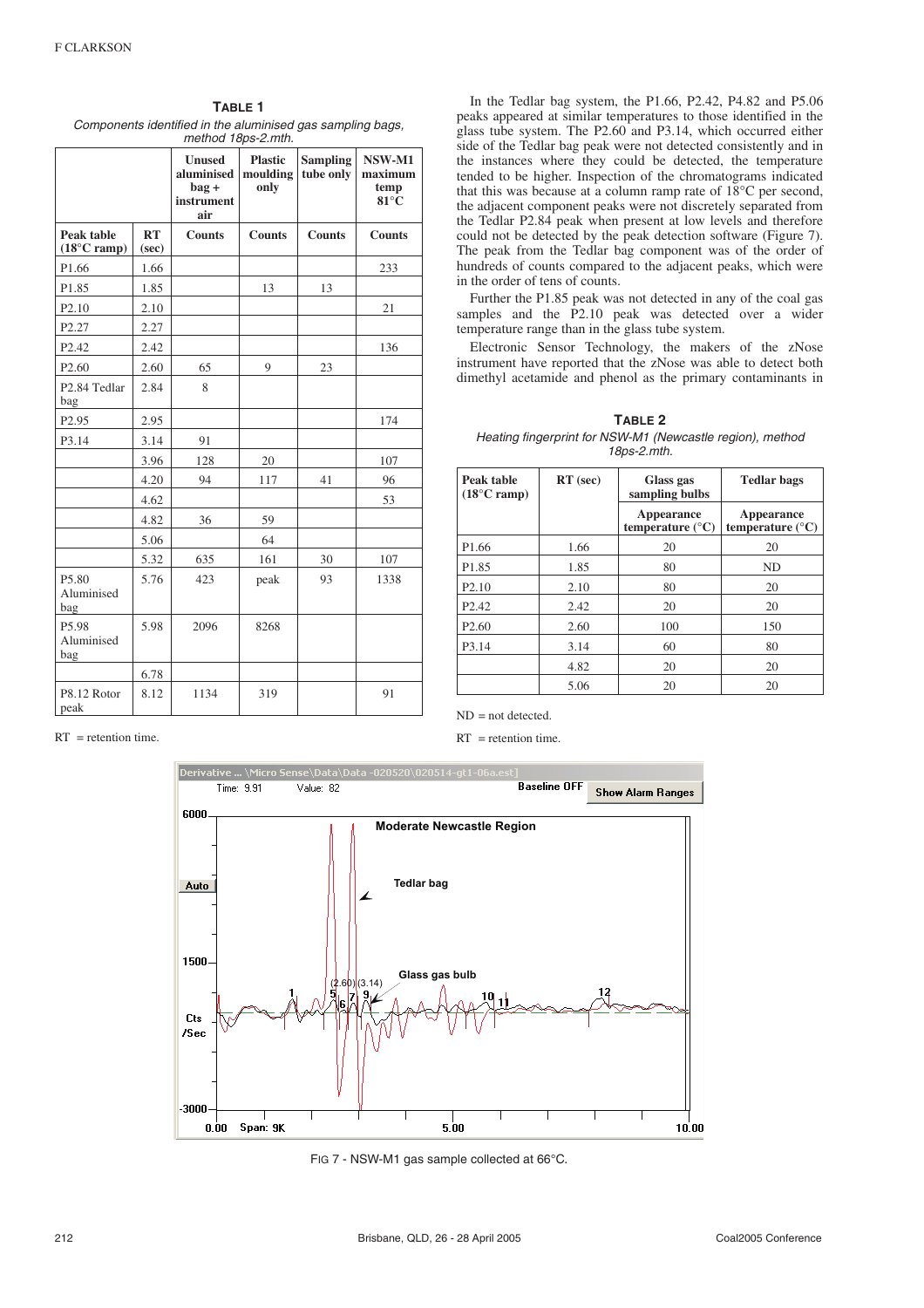Tedlar bags (Electronic Sensor Technology, nd). They further reported that even after flushing the bags ten times with clean nitrogen, the Tedlar bags continued to outgas these two contaminants at parts per million levels.

## **Coal testing – 16 m3 large-scale spontaneous combustion reactor**

Following optimisation and calibration of the zNose 7100 instrument, a fingerprint peak file R05-s20p20.pkd comprising 21 components was constructed based on the fingerprint for a coal sample heated at 350°C (Table 3). The per cent spread (PCT spread) defines the retention time window within which the zNose will identify a peak as a particular substance.

Analysis of the port 4 and 5 gas samples using the method R05-s20p20.mth found that no components (ie volatile organic compounds (VOCs)) corresponding to the fingerprint defined in the R05-s20p20 peak file were reliably detected below 87°C. The P8-DW and the singlet-doublet peak component (4.04) were the first fingerprint components detected and had a temperature range of 87°C to 189°C and 87°C to plus 400°C respectively (Figures 8 - 10). Two other fingerprint components were detected at 92°C, namely the P6-DW peak and the P10-DW peak. The concentration of these components together with that of the P8-DW component appeared to increase with temperature (Figure 11) indicating these components were either products of the oxidation of coal or were volatile organic compounds tightly bound to the coal surface which desorbed as the coal self-heats.



FIG 8 - Low temperature VOC fingerprint profile of NSW-M1.



FIG 9 - Advanced heating VOC fingerprint profile of NSW-M1.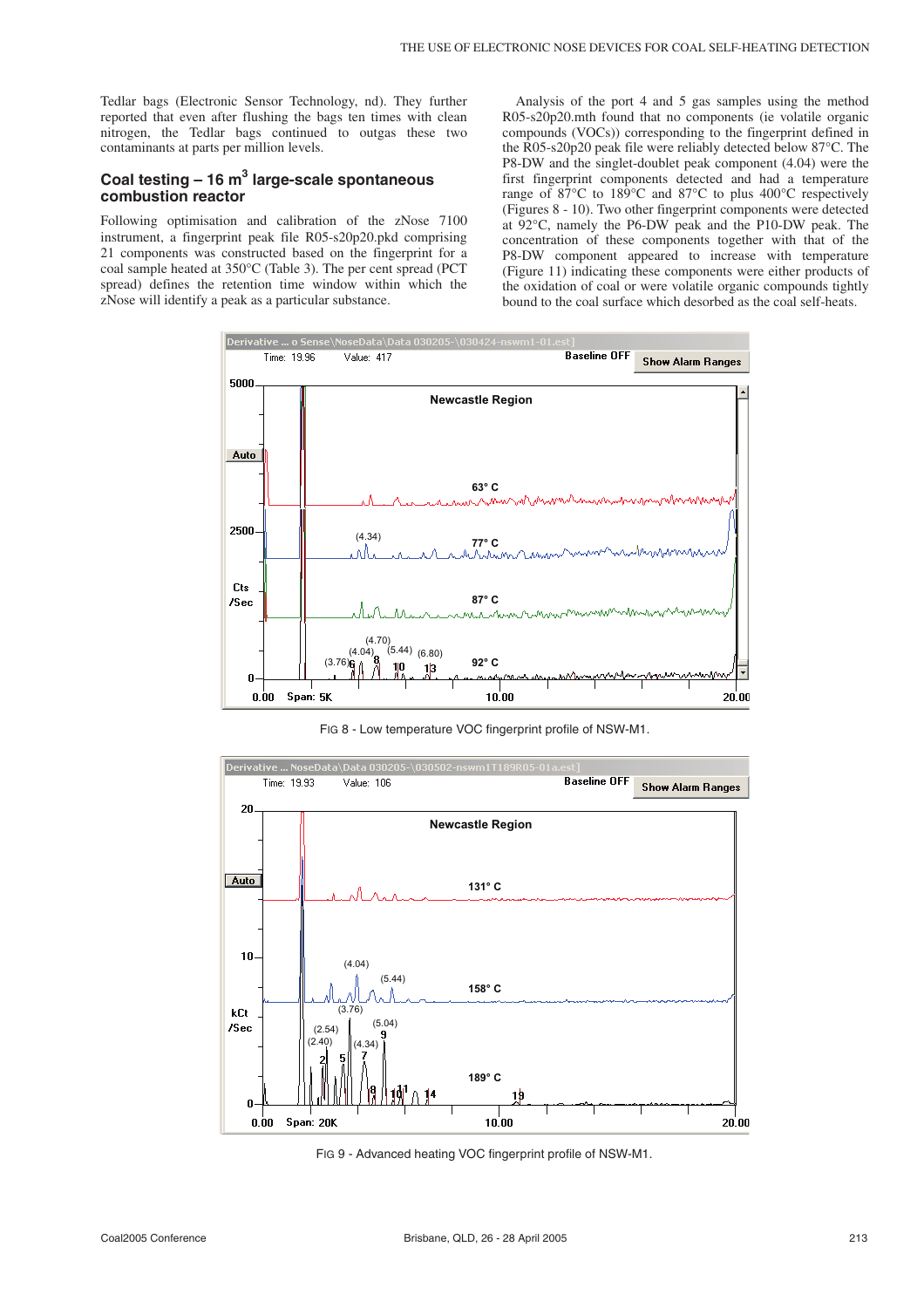

FIG 10 - VOC fingerprint profile of NSW-M1 at 235°C.

| TABLE 3                                   |  |  |  |  |
|-------------------------------------------|--|--|--|--|
| Parameters for peak file, R05-s20p20.pkd. |  |  |  |  |

| <b>Substance</b> | $RT$ (sec) | <b>PCT</b> spread |
|------------------|------------|-------------------|
| P1-DW, 2.16      | 2.16       | 2.5               |
| P2-Toluene, 2.4  | 2.40       | 4.0               |
| P3-DW, 2.74      | 2.74       | 2.5               |
| P4-DW, 3.14      | 3.14       | 2.5               |
| P5-DW, 3.46      | 3.46       | 3.5               |
| P6-DW, 3.76      | 3.76       | 2.5               |
| P7-DW, 4.34      | 4.34       | 2.5               |
| P8-DW, 4.70      | 4.70       | 2.5               |
| P9-DW, 5.04      | 5.04       | 2.5               |
| P10-DW, 5.44     | 5.44       | 2.5               |
| P11-DW, 5.84     | 5.84       | 2.3               |
| P12-DW, 6.12     | 6.12       | 2.3               |
| P13-DW, 6.80     | 6.80       | 1.5               |
| P14-DW, 7.02     | 7.02       | 1.5               |
| P15-DW, 7.9      | 7.90       | 2.5               |
| P16-DW, 8.60     | 8.60       | 2.5               |
| P17-DW, 9.10     | 9.10       | 2.5               |
| P18-DW, 9.72     | 9.72       | 2.5               |
| P19-DW, 10.41    | 10.41      | 2.5               |
| P20-DW, 11.06    | 11.06      | 2.5               |
| P21-DW, 11.64    | 11.64      | 2.2               |

PCT spread = per cent spread

 $RT$  = retention time.

At higher temperatures, a number of other VOC components were detected with retention times of less than 3.76 seconds (P6-DW component) (Figure 9). Given that the instrument separates and therefore detects VOC compounds on the basis of their volatility, ie the smaller the retention time the more volatile

**TABLE 4** Heating fingerprint of NSW-M1 sample – ports 4 and 5 components.

| Peak Table $(5^{\circ}$ C ramp) | $RT$ (sec) | Coal temp $(^{\circ}C)$ |
|---------------------------------|------------|-------------------------|
|                                 | 2.02       | 189                     |
| P1-DW                           | 2.16       | ND                      |
|                                 | 2.26       | 235                     |
| P <sub>2</sub> -Toluene         | 2.40       | 189                     |
|                                 | 2.54       | 158                     |
| P3-DW                           | 2.74       | ND                      |
|                                 | 2.98       | 131                     |
| P4-DW                           | 3.14       | 158                     |
| P5-DW                           | 3.46       | 189                     |
| P6-DW                           | 3.76       | 92                      |
| singlet - doublet               | 4.04       | 92                      |
| P7-DW                           | 4.34       | 189                     |
| P8-DW                           | 4.70       | 87                      |
| P9-DW                           | 5.04       | 131                     |
| P <sub>10</sub> -DW             | 5.44       | 92                      |
|                                 | 5.60       | 235                     |

 $ND = not detected$ 

RT = retention time.

the compound, it can be inferred that these components were smaller more volatile organic species than those occurring at the P6-DW, singlet-doublet (4.04), P8-DW, and P10-DW retention times. It was also possible that these more volatile compounds were products of incomplete oxidation of the coal.

The VOC components with retention times of greater than 5.60 did not appear to be related to the low temperature heating of the NSW-M1 coal as the detected concentrations did not change or trend significantly with temperature. The appearance temperatures of the VOC components analysed using the method R05-s20p20.mth are summarised in Table 4.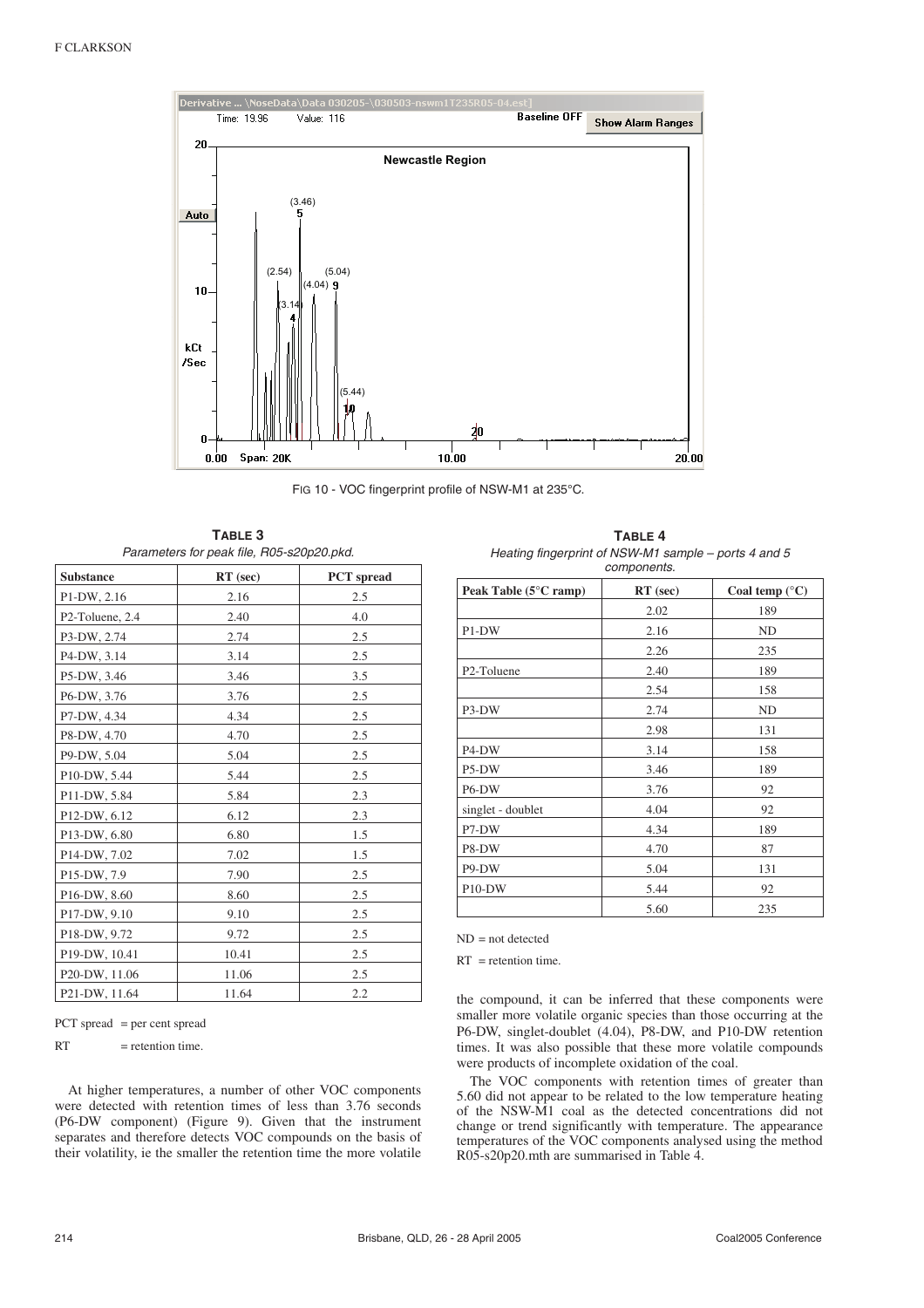



FIG 11 - Dependence of NSW-M1 VOC components on coal temperature.

#### **Gas chromatography – mass spectrometry and high performance liquid chromatography analysis**

The gas chromatography-mass spectrometry (GC-MS) analysis of the off gases from the 16 m<sup>3</sup> spontaneous combustion reactor indicated the presence of C6 - C9 alkanes, several ketones and aromatic benzene compounds below 100°C (Table 5). The alkane and ketone compounds appeared to increase in concentration with increasing temperature below 100°C although there was some uncertainty as to the size of the increase for the hexane and heptane samples due to the high sample concentration on the ATD tubes. With the exception of benzene, the aromatic benzene type compounds did not appear to increase with temperature below 100°C. The higher concentrations of the alkane, ketones and aromatic benzene compounds measured in the exhaust port gases compared to ports 4 and 5 indicate that these compounds were being produced over a wider area than just the port 4 and 5 locality and that their participation in absorption or secondary reactions within the coal pile was limited. Therefore, these compounds were stable enough to be expected to be released into the goaf air. The stability of these compounds once in the goaf type environment was not determined.

The high performance liquid chromatography (HPLC) analysis of the off gases from the  $16 \text{ m}^3$  spontaneous combustion reactor indicated the presence of a number of carbonyl components (oxygenated species) in the off-gases (Table 6). The presence of formaldehyde appeared to be temperature dependent, increasing in concentration between 75.8°C and 123.5°C. The temperature dependence of the evolution of acetaldehyde, acetone, propionaldehyde and the heavier more complex oxygenated species was not clear from the current data.

The lower concentrations of acetaldehyde, acetone and propionaldehyde in the exhaust port gases indicated these oxygenated species were probably being absorbed within the coal pile to some degree. The potential for these gases to be found in the goaf was therefore limited. However if they were detected in goaf gas samples, this could indicate that the site of the heating was close to the sampling point. The higher levels of formaldehyde in the exhaust port were most likely due to the fact that it is a small highly volatile compound and, therefore, did not readily absorb onto the coal as it traversed the coal pile.

Overall the aromatic hydrocarbons and, to a limited degree the oxygenated forms of the volatile organic compounds, appeared to coexist rather than one in preference to the other.

| TABLE 5 |                                                             |  |  |  |  |
|---------|-------------------------------------------------------------|--|--|--|--|
|         | GC-MS results for 16 m $^3$ spontaneous combustion reactor. |  |  |  |  |

| Reactor max temp $(^{\circ}C)$ | 75.8                         | 86.3                         | 86.3                         |
|--------------------------------|------------------------------|------------------------------|------------------------------|
| Port                           | 4 and 5                      | 4 and 5                      | <b>Exhaust</b>               |
| Compound name                  | <b>Amount</b><br>$(\mu g/L)$ | <b>Amount</b><br>$(\mu g/L)$ | <b>Amount</b><br>$(\mu g/L)$ |
| Dichloromethane                | $<$ RL                       | $<$ RL                       | $<$ RL                       |
| Methyl ethyl ketone            | 0.079                        | 0.282                        | 0.449                        |
| <b>Ethyl Acetate</b>           | $<$ RL                       | $<$ RL                       | $<$ RL                       |
| n-Hexane                       | $0.197^{\dagger}$            | $0.807^{\dagger}$            | $1.061^{\dagger}$            |
| Chloroform                     | $<$ RL                       | $<$ RL                       | $<$ RL                       |
| 1,1,1-Trichloroethane          | $<$ RL                       | $<$ RL                       | $<$ RL                       |
| Benzene                        | 0.014                        | 0.039                        | 0.057                        |
| Trichloroethene                | $<$ RI.                      | $<$ RL                       | $<$ RL                       |
| n-Heptane                      | $0.500^{\dagger}$            | $0.780^{\dagger}$            | $1.489^{\dagger}$            |
| Methyl isobutyl ketone         | 0.010                        | 0.015                        | 0.024                        |
| Methyl cyclohexane             | 0.309                        | 0.578                        | 0.796                        |
| 1,1,2-Trichloroethane          | 0.001                        | 0.003                        | 0.003                        |
| Toluene                        | 0.016                        | $<$ RL                       | 0.020                        |
| n-Octane                       | 0.184                        | 0.309                        | 0.551                        |
| Tetrachloroethylene            | 0.001                        | $<$ RL                       | $<$ RL                       |
| 1,1,1,2-Tetrachloroethane      | $<$ RL                       | $<$ RL                       | $<$ RL                       |
| Ethyl benzene                  | 0.012                        | 0.002                        | 0.017                        |
| m- and p-Xylene                | 0.004                        | 0.005                        | 0.010                        |
| 1,1,2,2-Tetrachloroethane      | $<$ RL                       | $<$ RL                       | $<$ RL                       |
| 2-Butoxyethanol                | 0.001                        | $<$ RL                       | 0.003                        |
| o-Xylene                       | 0.003                        | 0.003                        | 0.007                        |
| n-Nonane                       | 0.064                        | 0.112                        | 0.188                        |
| 1,3,5-Trimethylbenzene         | 0.002                        | 0.002                        | 0.004                        |
| 1,2,4-Trimethylbenzene         | 0.002                        | 0.003                        | 0.005                        |
| n-Decane                       | $<$ RL                       | $<$ RL                       | $<$ RL                       |
| 1,2,3-Trimethylbenzene         | 0.001                        | 0.001                        | 0.002                        |

<RL Less than reporting limit of 10 ng on tube.

† Results indicated with † were above the calibration range.

‡ Results for the port 4 and 5 123.5°C sample were not available, because the computer crashed during acquisition.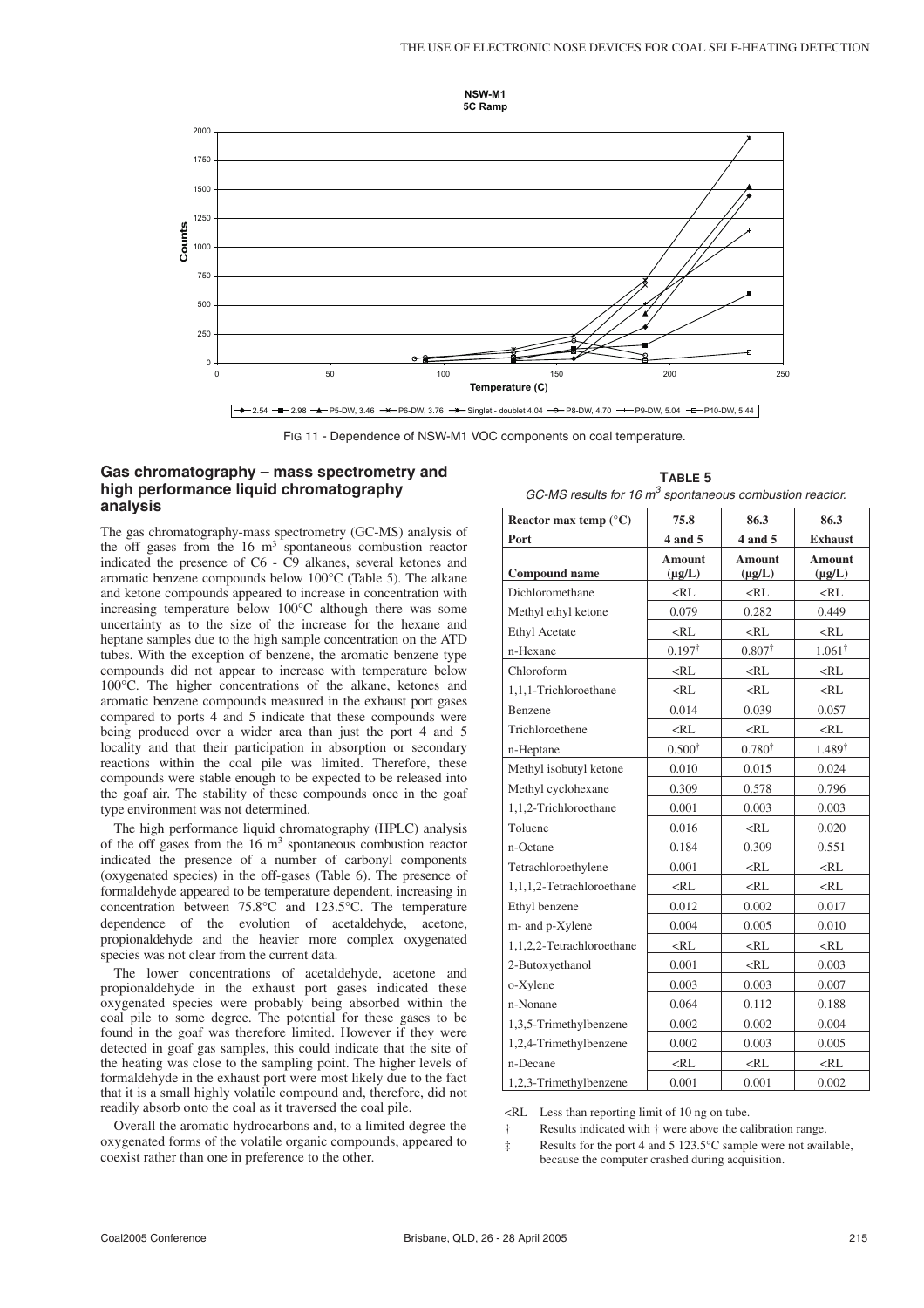| TABLE 6                                                         |
|-----------------------------------------------------------------|
| Carbonyl components results for 16 $m^3$ spontaneous combustion |
| reactor.                                                        |

| <b>Reactor max</b><br>temp $(^{\circ}C)$ | 75.8                  | 86.3                  | 123.5                 | 86.3                  |
|------------------------------------------|-----------------------|-----------------------|-----------------------|-----------------------|
| Port                                     | $4$ and $5$           | $4$ and $5$           | $4$ and $5$           | <b>Exhaust</b>        |
| Compound name                            | Amount<br>$(\mu g/L)$ | Amount<br>$(\mu g/L)$ | Amount<br>$(\mu g/L)$ | Amount<br>$(\mu g/L)$ |
| Formaldehyde                             | 0.0171                | 0.0317                | 0.1246                | 0.0419                |
| Acetaldehyde                             | 1.2305                | 1.1814                | 1.4294                | 0.4189                |
| Acrolein                                 | $<$ RL                | $<$ RI.               | $<$ RL                | $<$ RL                |
| Acetone                                  | 0.0327                | 0.0670                | 0.0367                | 0.0161                |
| Propionaldehyde                          | 0.0405                | 0.0300                | 0.0568                | 0.0097                |
| Crotonaldehyde                           | $<$ RL                | $<$ RL                | $<$ RL                | $<$ RL                |
| 2-Butanone                               | $<$ RL                | $<$ RL                | $<$ RL                | $<$ RL                |
| Methacrolein                             | 0.0047                | 0.0053                | 0.0073                | $<$ RL                |
| Butyraldehyde                            | 0.0171                | 0.0123                | 0.0312                | $<$ RL                |
| Benzaldehye                              | $<$ RL                | $<$ RL                | 0.0073                | $<$ RL                |
| Valeraldehyde                            | 0.0125                | 0.0053                | 0.0312                | $<$ RL                |
| p-Tolualdehyde                           | $<$ RL                | $<$ RL                | $<$ RL                | $<$ RL                |
| Hexaldehyde                              | 0.0047                | $<$ RL                | 0.0128                | $<$ RL                |

 $\leq$ RL Less than reporting limit of 0.15 µg on tube

#### **Implications for applying electronic nose technology to detection of heating of coal at low temperatures**

While it was possible to define a fingerprint that could be used to characterise the heating profile of a coal sample, the main discrimination achievable was that *an advanced heating did or did not exist.*

It is clear from the zNose results that the levels of VOCs produced by a low temperature heating (ie less than 100°C) are very small compared to other sources of VOCs present in gas sampling media. This includes media such as the aluminised bags and Tedlar bags which are routinely used to handle coal gas samples. In order to obtain a reasonable baseline to enable detection of the VOC components of the coal gas spectrum, it is necessary to go to inordinate lengths to identify and remove items from the sample handling and collecting system which have a characteristic VOC profile of their own. This is important as the higher levels of background VOCs either overlap the coal VOC spectrum or overload the instrument column and/or sensor before a useful loading of coal VOC components can be achieved. Maintaining a 'clean' sampling system in the mine situation is much more difficult than in a controlled laboratory environment.

Further as a result of the contamination issues, gas samples could only be collected in glass gas bulbs and vials which had to be sealed with an aluminium foil septa. The commercially available rubber and foil/rubber composite septa were found to contribute an unacceptably high background to the coal gas samples. A suitable substitute for the aluminium foil septa was not identified during the project. This would need to be done if further work was undertaken as the use of aluminium is restricted in underground coal mines.

The low levels of VOCs present in the coal signature below 100°C would also represent a significant challenge in detecting a low temperature heating in the mining environment as, in all likelihood, VOC emissions from diesels, plastics and electrical equipment used in the mine could produce a significant background of their own and swamp the coal VOC signature. Even the electronic noses using metal oxide, conducting polymer

and quartz microbalance sensors which respond to a wider range of compounds could be compromised by the 'uncontrolled' mine environment. Potentially they could return either a false positive or exhibit so little change on a contaminant loaded sensor that no measurable change might register until the heating was at an advanced stage. It is not possible to assess the potential sources of contamination or their ability to bias sensor readings without knowing more about the nature of the low temperature coal emissions, the mining environment and the sensor's affinity for specific compounds.

The major implication from all these factors is that a better understanding of the range of volatile compounds that are or are not present from low temperature coal heating is required together with a knowledge of the compounds routinely found in the mine atmosphere. This is necessary in order to determine if electronic noses or even other analytical techniques can be applied to the detection of a low temperature heating.

In particular there is a need to determine the presence or otherwise of:

- 1. oxygenated species such as acetone, methanol, formaldehyde,
- 2. volatile organic compounds such as benzene, toluene, hydrocarbons, and
- 3. sulfur compounds.

This knowledge will then allow an assessment to be made as to whether, besides the currently used  $CO$  and  $CO<sub>2</sub>$  profiles, there exist any gases below 100°C that have the potential to be used as an indicator of a low temperature heating. The limited GC-MS and HPLC work undertaken as part of this project has confirmed that some oxygenated and VOCs do exist in coal heated at less than 100°C however there is insufficient data available to determine if they have a potential to be used as heating indicators.

#### **CONCLUSIONS**

Very low levels of volatile organic compounds are emitted from coal below 100°C. Alkanes C6 - C9, several ketones, aromatic benzene compounds, acetone, formaldehyde and several other oxygenated compounds are present in gas samples from coal reacting below 100°C. The low temperature range over which these volatiles are emitted from coal is not well described.

The zNose instrument has shown some capacity to detect a heating below 100°C but this ability was easily compromised by contaminants in the sampling system. Aluminised gas sample bags and Tedlar bags give off significant levels of volatile organic compounds, which contaminated the coal gas samples. Use of glass gas sample bulbs and vials sealed with aluminium foil was necessary to avoid contamination of the coal gas samples. The zNose was able to discriminate as to whether a heating is at an advanced stage or not. Hence, the zNose instrument was capable of providing detailed fingerprints of gases evolved during coal heating once an advanced (ie pyrolysis) stage is reached.

A better understanding of the range of volatile compounds that are or are not present from low temperature coal heating is required. This together with a knowledge of the compounds routinely found in the mine atmosphere will determine if electronic noses or even other analytical techniques can be applied to the detection of a low temperature heating.

#### **ACKNOWLEDGEMENTS**

The contributions of Simtars staff past and present to this project is gratefully acknowledged. The permission of the director of Simtars, Stewart Bell to publish this paper is also gratefully acknowledged. This work was supported by ACARP and Centennial Coal Company Limited.